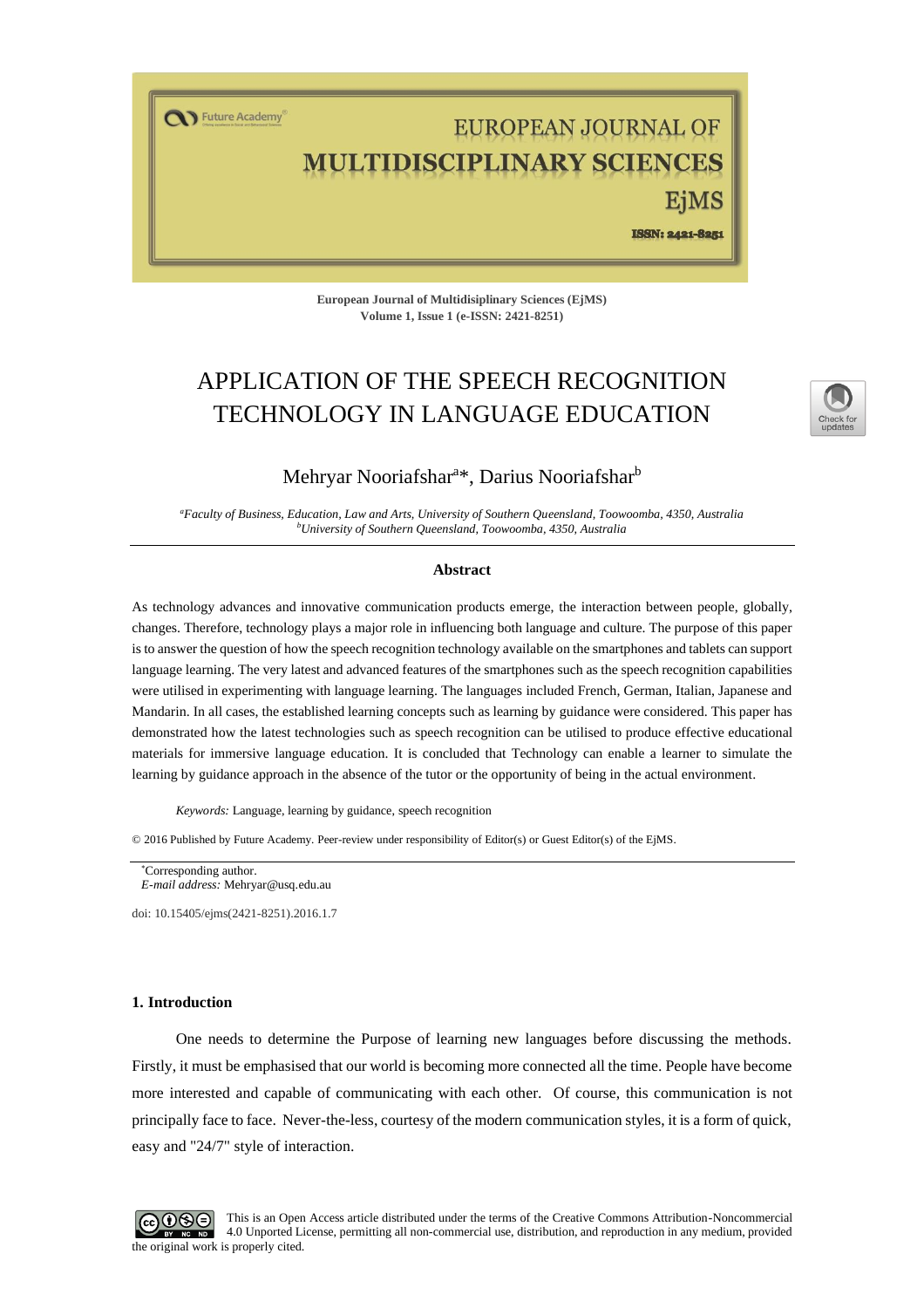Different forms of technological advances in inexpensive, comfortable and faster means of transportation have also played a major role in connecting people.

Although the world is made up of different types of cultures, languages all stem from the same source - the human thought. In order to convey our thoughts to others orally, we would utilise sounds representing objects, creatures or our feelings. In its primitive form, the basis was an imitation of what represents the content of thoughts. Over the years these sounds have evolved into what we use now. Due to differences in geography and environmental conditions, different languages have taken different paths of development.

It would be logical to accept that a common language could unite the different people. The English language is accepted by the majority to be universal. Many people from the non-English speaking backgrounds have gained a basic appreciation of English. The English language's popular acceptance is due to a number of factors. Firstly. English is a relatively easy language to learn at an introductory level. Mastering English, however, takes many years. English is one of the only languages which has abandoned the communication barriers in a very interesting manner.

The connection between culture and language is strong and in most cases the influence is a two-way process. In other words, the language has an effect on the culture and culture affects and develop the language. Due to very specific features of English, the Anglo-Saxon culture has become very familiar to many non- English-speaking nations.

One of the main purposes of this paper is to explore and identify possible innovative educational products and the emerging technology's applications in education.

#### **2. Traditional Learning and Teaching Approaches**

Learning and teaching approaches have certainly been influenced by the emerging technologies. The learning methods will change even more dramatically in the years to come. One thing, however, remains the same; and that is the ability of the teacher (human or machine) to convey the underlying concepts to the learner. Hence, the learner can build new meanings without simply memorising pieces of information received from the teacher. This way of learning is known as constructivism, which encourages the learner to construct their own meanings rather than simply memorising someone else's. Under constructivism the nature of learning takes a different form.

The underlying concept of constructivism goes back to the Socratic times. This way of learning encourages the learner to construct their own meanings rather than simply memorising someone else's. The concept of guiding and leading the learner to find out the solution or the right answer to a problem was discussed by Plato (the ancient scholar) almost 2400 years ago. If we analyse Plato's famous "dialogue" Meno, we will realise that Socrates demonstrates to Meno how a mathematically ignorant person solves a geometrical problem through a controlled guidance procedure rather than being told directly.

In the dialogue Socrates conducts his geometrical experiment on one of Meno's retainers who was totally ignorant of mathematics.

In this experiment, Socrates asks the boy to determine the dimensions of a square, which is exactly twice as large as a given square (say, abcd). The boy, eventually, after a series of questions, finds out that the correct solution is obtained by constructing the square (twice as large as abcd) on a diagonal (say, ac) of the given square. See Figure 1 for an illustration.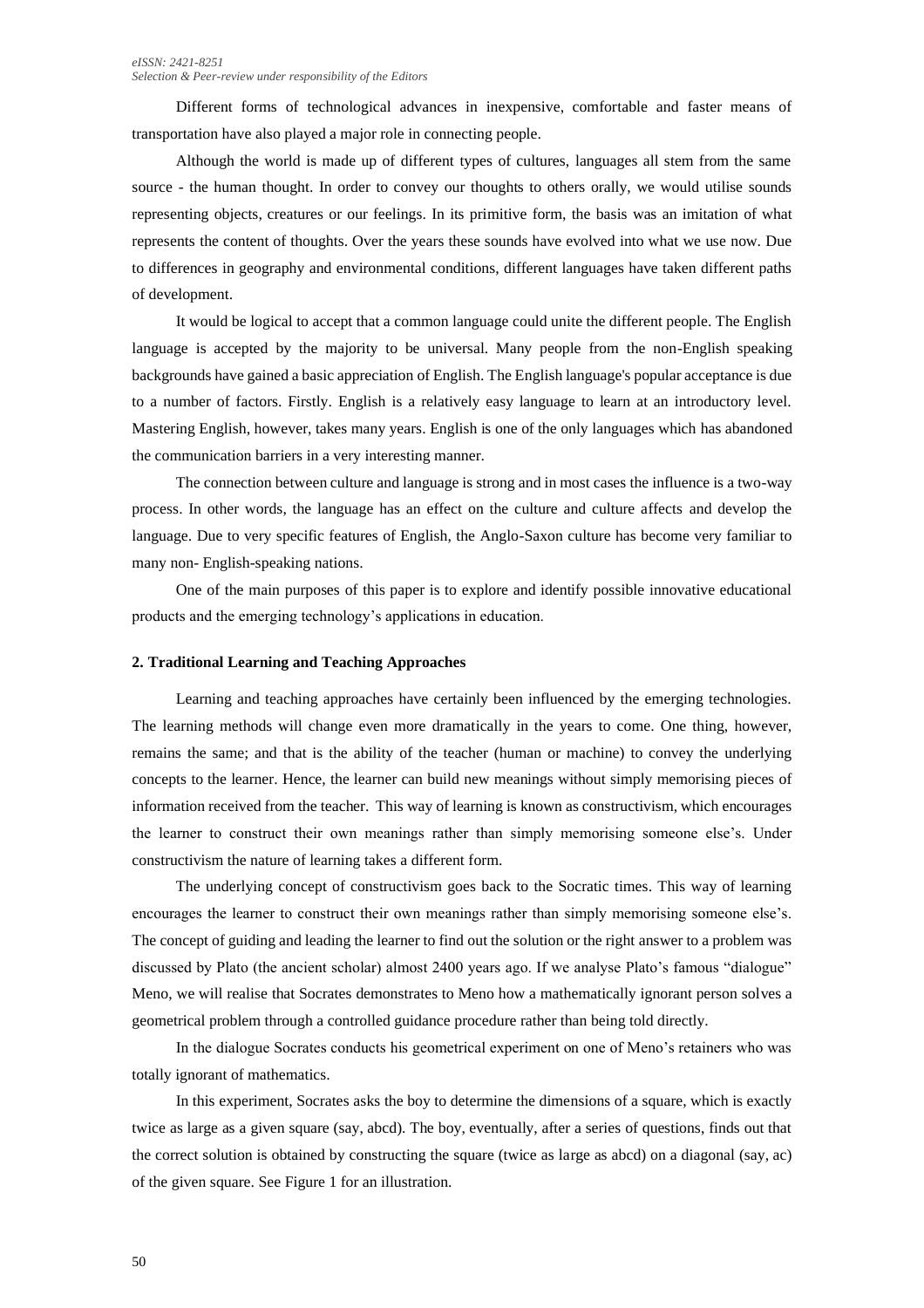*[https://doi.org/1](https://doi.org/)0.15405/ejms(2421-8251).2016.1.7 eISSN: 2421-8251 / Corresponding Author: Mehryar Nooriafshar Selection & Peer-review under responsibility of the Editors*



Figure 1. Socrates pointing to the Square (Source: The Author)

Even if learning is only the recovery of the pre-existent knowledge in the human soul, as Socrates argues, it can be passed on from teacher to learner by simply guiding the learner to find out for himself.

It should be emphasised that to start learning a language as a child, first of all we have listened, then imitated and finally spoken. Only after developing very basic conversational skills we have gradually learned about the rules governing the accepted usage of these sounds. Hence listening followed by speaking are the most effective ways of learning a language. We can adopt a similar child-like approach in acquiring the skills needed to have the basic conversational skills in a different language.

At the early stages of learning, ideally, only basic sentence structures consisting of only 2 to 3 words focusing on polite everyday expressions would be an effective approach. The widely used and available language instruction materials would be an ideal source for learning these basic phrases. Nowadays, these resources can be found as smart phone and tablet apps as well.

As observed by the author, Chomsky's idea of reliance on the biologically innate language faculty or "Universal Grammar" has re-emerged in modern language learning. For details, see Chomsky (1986). Some modern and innovative language teachers now believe that grammar should be learnt in an approach very similar to a child learning the grammatical principles. Michel Thomas, one of the innovative language teachers believed that the only grammar needed to learn a new language would be to understand what is meant by a verb, noun and adjective. He also adopted an approach in which one's development in learning the basic conversational skills of a language is like completing the framework of the building. In other words, the basic framework should be constructed first, and then, when necessary additions can be considered

At this stage, it would be appropriate to address technology in education, and in particular, language learning.

## **3. Technology Based Learning**

It is interesting to note that according to Moore's Law, the computing power is doubling almost every two years. It should be noted that the increase rate in the computing power, is subject to an exponential growth. It means that the doubling rate is also increasing not linearly but exponentially. On the other hand, the periods of two years is decreasing, most probably, at a negatively exponential rate.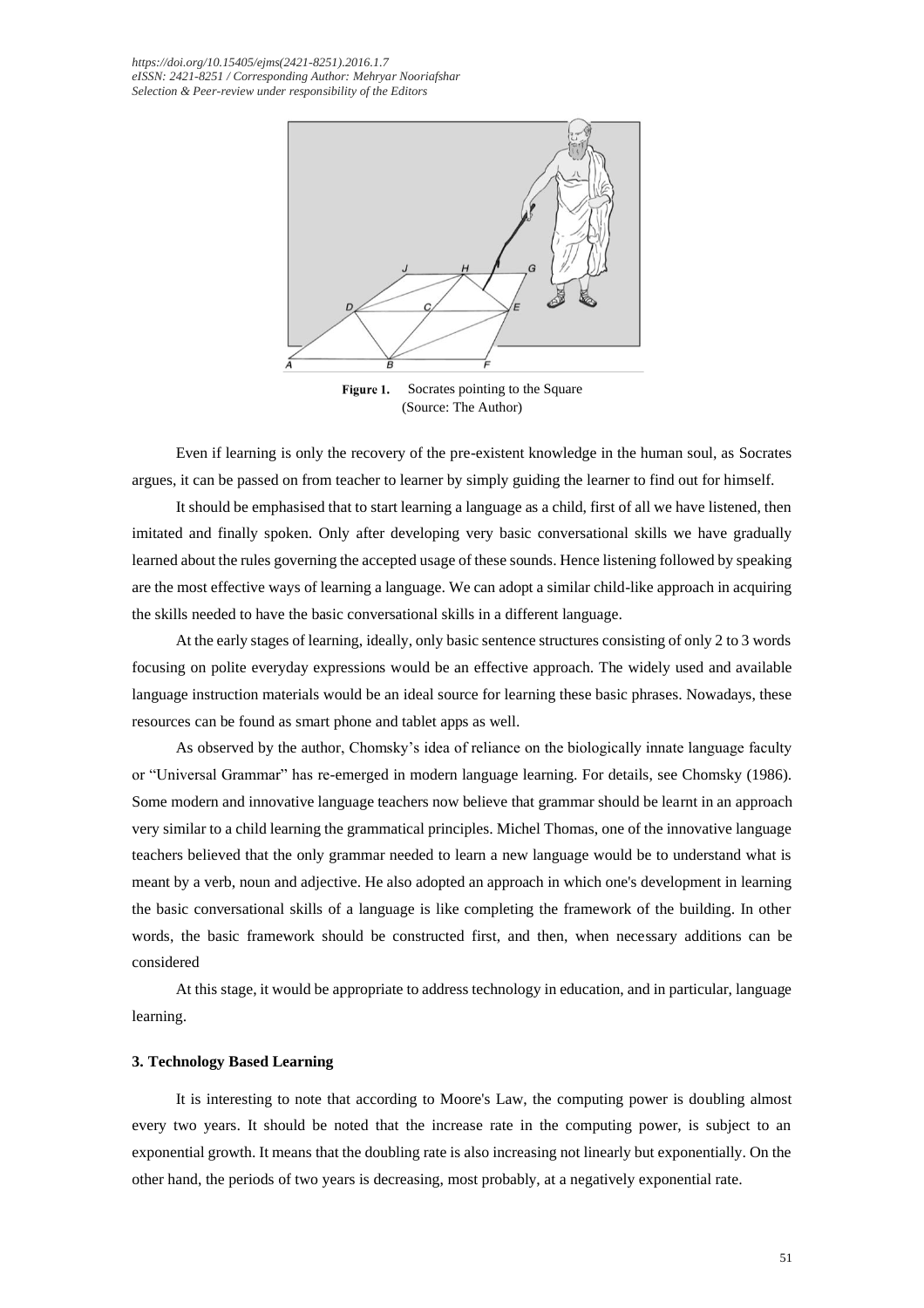#### *eISSN: 2421-8251 Selection & Peer-review under responsibility of the Editors*

So, what all this means is that we are having access to much more powerful computers every year. It is envisaged that by the year 2020, we will have a chip which will be as powerful and capable as a human brain. It is expected that by the year 2030, a computer chip which is 1000 times as powerful and capable as a human brain will be available. It should be noted that we are not just considering the number crunching capabilities of the computers. We are, however, expecting computers which will behave in a manner very similar to the human brain.

Hence it will not be inconceivable to have machines which will think and behave like human beings. It will be possible to have a meaningful dialogues with the computer. This idea is not quite far-fetched. New and emerging products are becoming available which have capabilities of creating natural interface with computers, the smart tablets and portable phones in the form of speech in several languages. For instance, this article has been written mainly by talking to a phone using the Dragon Dictation (Nuance, 2013) *app* which deciphers speech and then converts into text.

The author has also experimented practising other languages such as French, German, Mandarin and Japanese using this particular *app*. The capabilities of this particular app are amazing as it even has some learning abilities. For example, it learns the user's accent and also some of the frequently used words and nouns are remembered for future reference.

The following is an example of dictating a phrase in Japanese which the system has converted that to appropriate Hiragana, Katakana and Kanji.

「こんにちは。 わたしのは, マリオです。あなたのはですか。 Konnichi wa. Watashi no namae

ha, Mario desu. Anata no namae ha nan desuka.」

(Hello. My name is Mario. What is your name?)

Speech-to-Text Recognition (STR) technology synchronously transcribes text streams from speech input and displays them on a screen (Alapetite et al. 2009). It should be noted that modern smartphones such as iPhone have excellent features for converting speech into text. By changing the keyboard option into the language of choice, one can simply speak to the microphone and let the Smart phone or the tablet convert the speech into the text in that particular language. Hence, one would be in a position to experiment speaking and then seeing the text here on the screen. As suggested by Hwang et al. (2012), STR generated text can greatly assist an individual to attain a better understanding.

The text to speech features of these clever devices allow the user to playback what was recorded in writing. The playback will enable the user to see what was actually written. Therefore, one can, based on the feedback, adjust the pronunciation until the desired outcome is achieved. The following is an example of the recorded after speaking into the Mandarine people.

请问

我要這個 超市在哪裡 谢谢